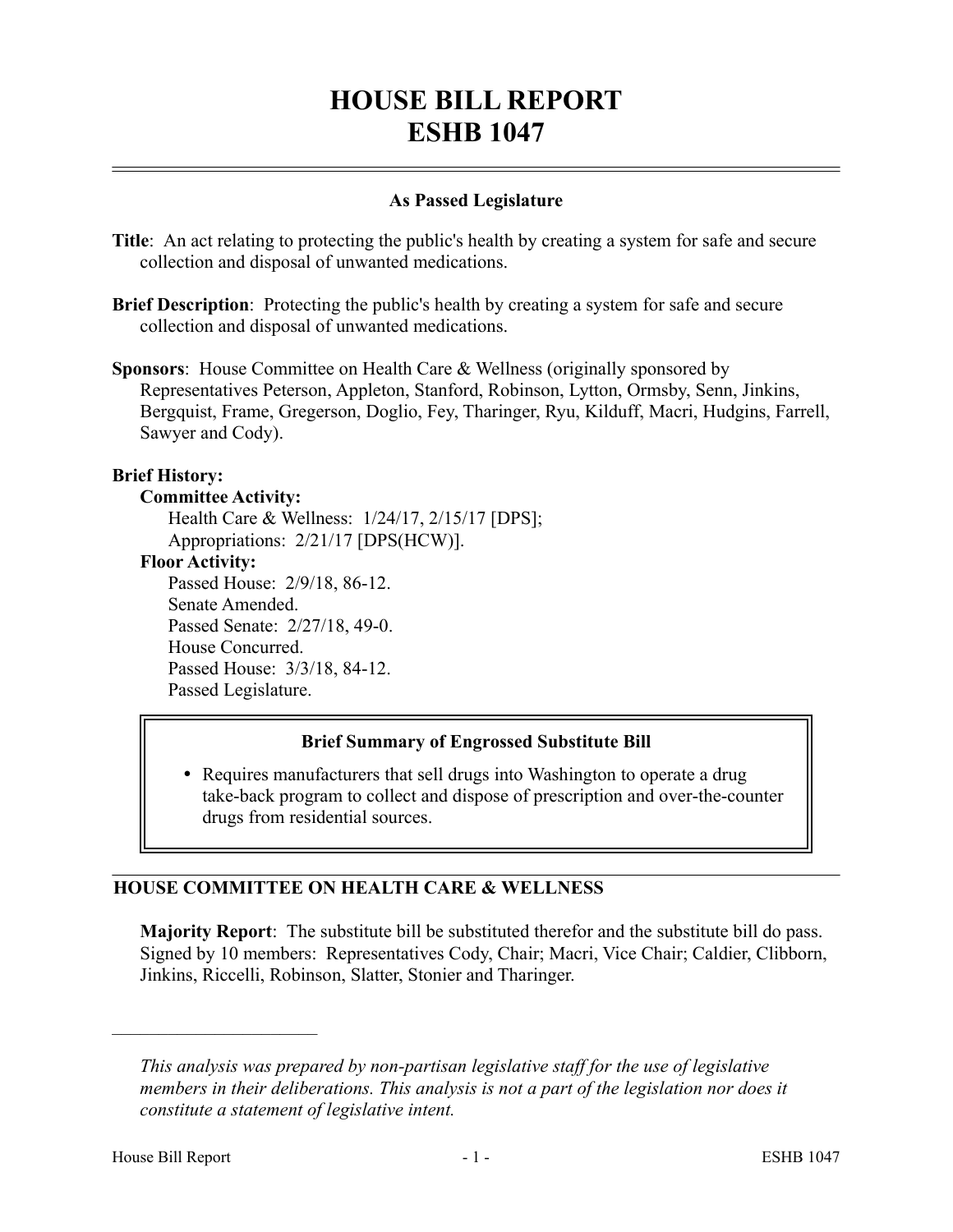**Minority Report**: Do not pass. Signed by 5 members: Representatives Schmick, Ranking Minority Member; Graves, Assistant Ranking Minority Member; Harris, MacEwen and Maycumber.

**Minority Report**: Without recommendation. Signed by 2 members: Representatives DeBolt and Rodne.

**Staff**: Kim Weidenaar (786-7120).

#### **HOUSE COMMITTEE ON APPROPRIATIONS**

**Majority Report**: The substitute bill by Committee on Health Care & Wellness be substituted therefor and the substitute bill do pass. Signed by 18 members: Representatives Ormsby, Chair; Robinson, Vice Chair; Bergquist, Caldier, Cody, Fitzgibbon, Hansen, Hudgins, Jinkins, Kagi, Lytton, Pettigrew, Pollet, Sawyer, Senn, Stanford, Sullivan and Tharinger.

**Minority Report**: Do not pass. Signed by 13 members: Representatives Chandler, Ranking Minority Member; MacEwen, Assistant Ranking Minority Member; Stokesbary, Assistant Ranking Minority Member; Buys, Condotta, Haler, Harris, Nealey, Schmick, Taylor, Vick, Volz and Wilcox.

**Minority Report**: Without recommendation. Signed by 2 members: Representatives Manweller and Springer.

**Staff**: Linda Merelle (786-7092).

#### **Background**:

Federal Law on Disposal of Household Medications. The Drug Enforcement Administration (DEA) has adopted rules that permit a person to transfer unused, unwanted, or expired household pharmaceutical products to law enforcement or entities registered with the DEA (such as pharmacies) for disposal. Authorized methods for collection and disposal include take-back events, mail-back programs, and collection receptacles, and the rules contain detailed guidance on the use of these methods. The DEA requires that collected controlled substances be rendered non-retrievable.

Drug Take-Back Programs in Other Jurisdictions. Pharmaceutical product stewardship laws have been enacted in Massachusetts and Vermont, as well as several counties in Washington (King, Snohomish, Kitsap, and Pierce Counties) and California. These programs generally require drug manufacturers to fund a system for the collection and disposal of unwanted medications. In 2014 the Ninth Circuit Court of Appeals upheld a California ordinance against a challenge under the Commerce Clause of the United States Constitution, finding that the ordinance did not directly regulate or discriminate against interstate commerce.

Disposal of Pharmaceuticals from Household Sources. The generation, transport, storage, and disposal of hazardous waste is regulated by federal and state law, but hazardous waste generated by households is exempt from such regulation. Although it is not required, the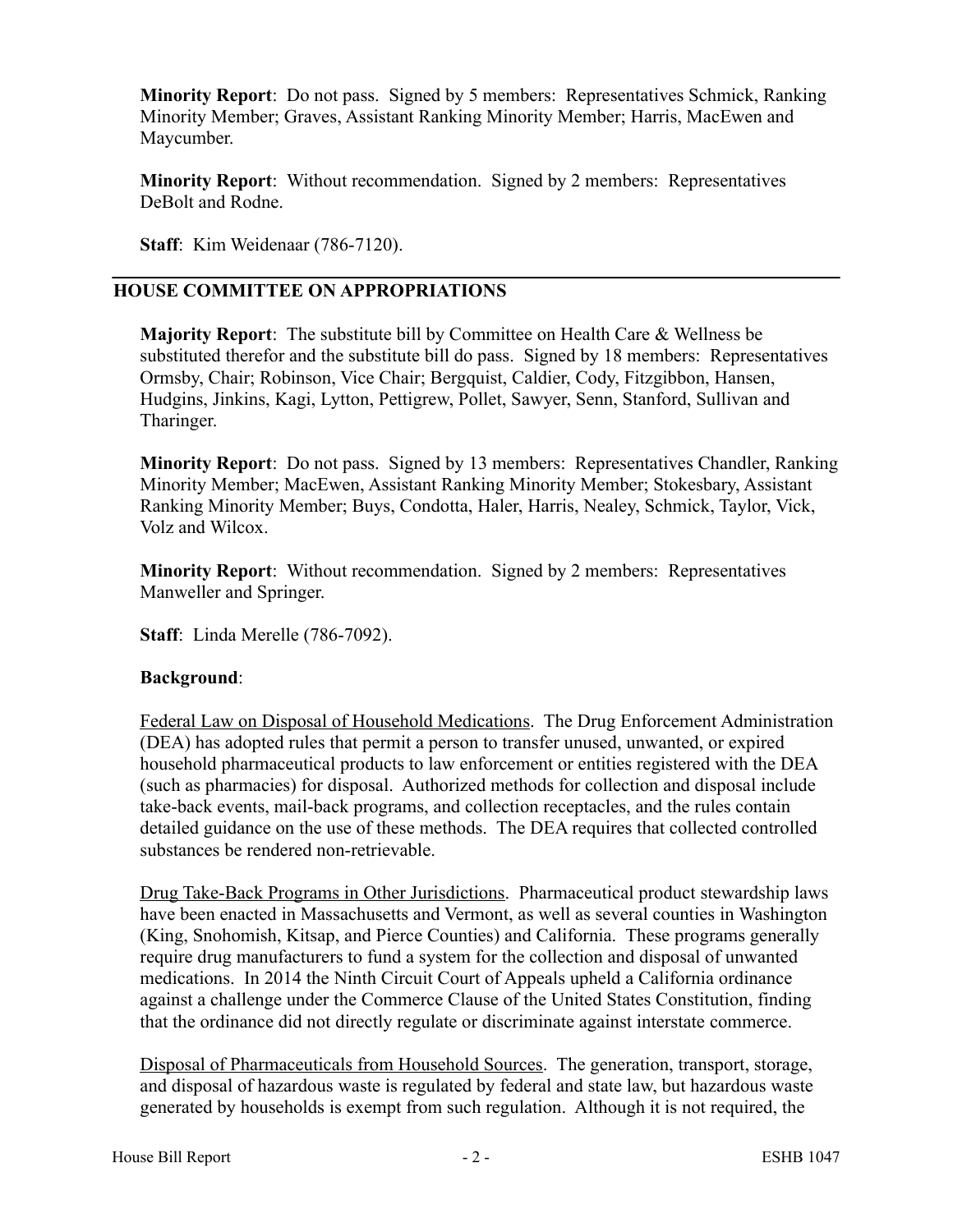Environmental Protection Agency recommends that household pharmaceuticals collected through a take-back program be disposed of at a permitted hazardous waste combustor, or when that is not feasible, a large or small municipal waste combustor.

#### **Summary of Engrossed Substitute Bill**:

Drug Take-Back Program Participation. Manufacturers that sell drugs into Washington must establish and implement a drug take-back program to collect covered drugs. A "covered drug" is a drug from a state resident (not a business source) that the resident no longer wants, including prescription and over-the-counter drugs, brand name and generic drugs, drugs for veterinary use for household pets, and drugs in medical devices and combination products. A covered drug does not include vitamins, minerals, supplements, herbal or homeopathic remedies, schedule I controlled substances, personal care products, certain biological drug products, drugs administered in a clinical setting, emptied injector products or medical devices, exposed needles or sharps, and drugs for which manufacturers provide a drug takeback program.

A "covered manufacturer" includes any person, corporation, or entity engaged in the manufacture of covered drugs sold in or into Washington state, but does not include a private label distributor, a retail pharmacy that sells a drug under the pharmacy's store label, a repackager, or a nonprofit health care corporation that repackages drugs solely for the purpose of supplying a drug to facilities or retail pharmacies operated by the corporation or an affiliate.

Program Approval. By July 1, 2019, a drug take-back program operator must submit a proposal for the establishment and implementation of a drug take-back program to the DOH. To be approved, a proposal must satisfy certain requirements, such as ensuring the security of patient information and demonstrating adequate funding, with costs apportioned according to Washington sales revenues. The DOH must make proposals available to the public for comment, but any proprietary information is exempt from public disclosure. The DOH must approve or reject proposals within 120 days, unless the deadline is extended for good cause. If a proposal is rejected, the applicant must submit a revised proposal to the DOH within 90 days. If the DOH rejects a revised proposal, it may require submission of another revised proposal, impose changes to address deficiencies, require the manufacturer to participate in another program, or take enforcement action.

Once a proposal is approved, the program operator must initiate operation within 180 days. The program operator must notify the DOH of any substantial changes and obtain approval for substantial changes. Deadlines are provided for updates to certain types of information. Approved programs must submit updated proposals to the DOH every four years.

Collection System. Authorized collectors may participate in a drug take-back program, with or without compensation. An "authorized collector" is any of the following persons or entities that enters into an agreement with a program operator to collect covered drugs: a person or entity registered with the Drug Enforcement Administration that qualifies to modify its registration to collect controlled substances for purposes of destruction; a law enforcement agency; or an entity authorized by the DOH to provide an alternative collection mechanism.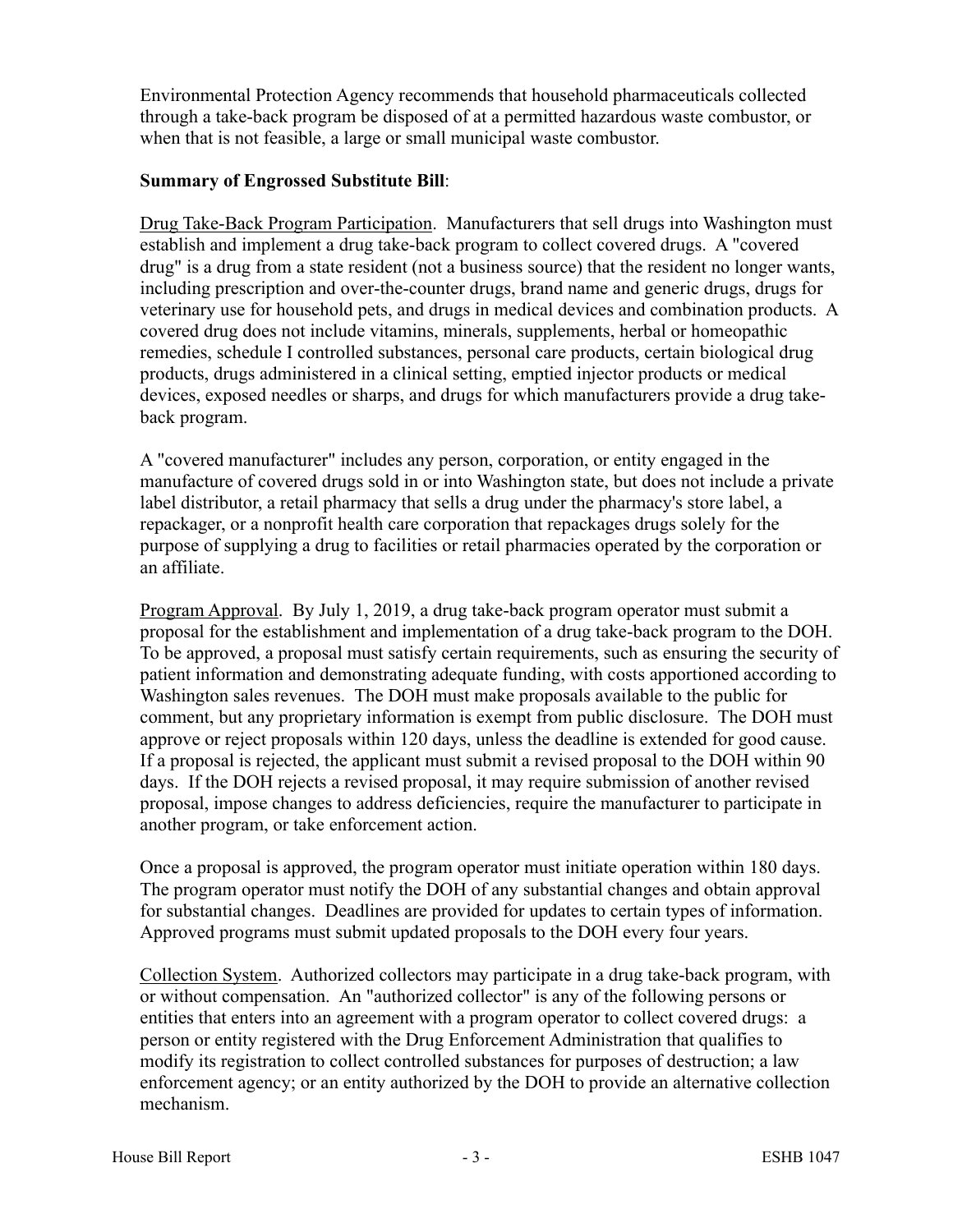At least 120 days before submitting a proposal, program operators must notify potential authorized collectors of the opportunity to participate, and they must commence good faith negotiations if a potential authorized collector expresses interest in participating. A program must include any retail pharmacy, hospital or clinic with an on-site pharmacy, or law enforcement agency that offers to participate for free. A program may also locate collection sites at: a long-term care facility under certain circumstances; a substance use disorder treatment program; or any other authorized collector willing and able to meet the relevant requirements.

A program's collection system must be safe, secure, and convenient on an ongoing, yearround basis and must provide equitable and reasonably convenient access for residents across the state. A program must prioritize locating collection sites at pharmacies, hospitals and clinics with an on-site pharmacy, and law enforcement locations. A program must provide a minimum of one collection site per population center, plus one site for every 50,000 residents of the city or town within the population center. A "population center" is a city or town and the unincorporated area within a 10-mile radius from the center of the city or town. On islands and outside population centers, a program must provide a collection site at every potential authorized collector that is qualified, willing, and regularly open to the public.

Collection sites must accept all covered drugs during normal business hours, but a site at a long-term care facility may only accept covered drugs in residents' possession. A collection site must use secure collection receptacles, and a program operator must ensure that receptacles are serviced as often as necessary to avoid reaching capacity. Signage on secure collection receptacles must display a phone number and website.

Program operators must either establish mail-back distribution locations or hold periodic collection events at least twice a year to supplement service to underserved areas. Any periodic collection events must be arranged in advance with law enforcement. Upon request, a program must provide a free mail-back program to residents and pharmacies that offer to distribute mailers. Alternative collection methods approved by the DOH are permitted for certain non-controlled substances.

Program Promotion. Drug take-back programs must provide a system of promotion, education, and public outreach. Requirements include, for example: establishing a toll-free telephone number and website publicizing collection options and sites and discouraging improper disposal; preparing and disseminating materials; and developing a consistent design and standardized instructions for collection receptacles.

Pharmacies and local government agencies are encouraged to promote the use of drug takeback programs. Certain state agencies are required to promote safe storage and secure disposal and provide program contact information for programs through their educational materials.

The DOH must evaluate the program's effectiveness and survey residents, pharmacists, providers, and veterinarians who interact with residents on the use of medicines. The surveys must be conducted after the first full year of operation and then every two years. The DOH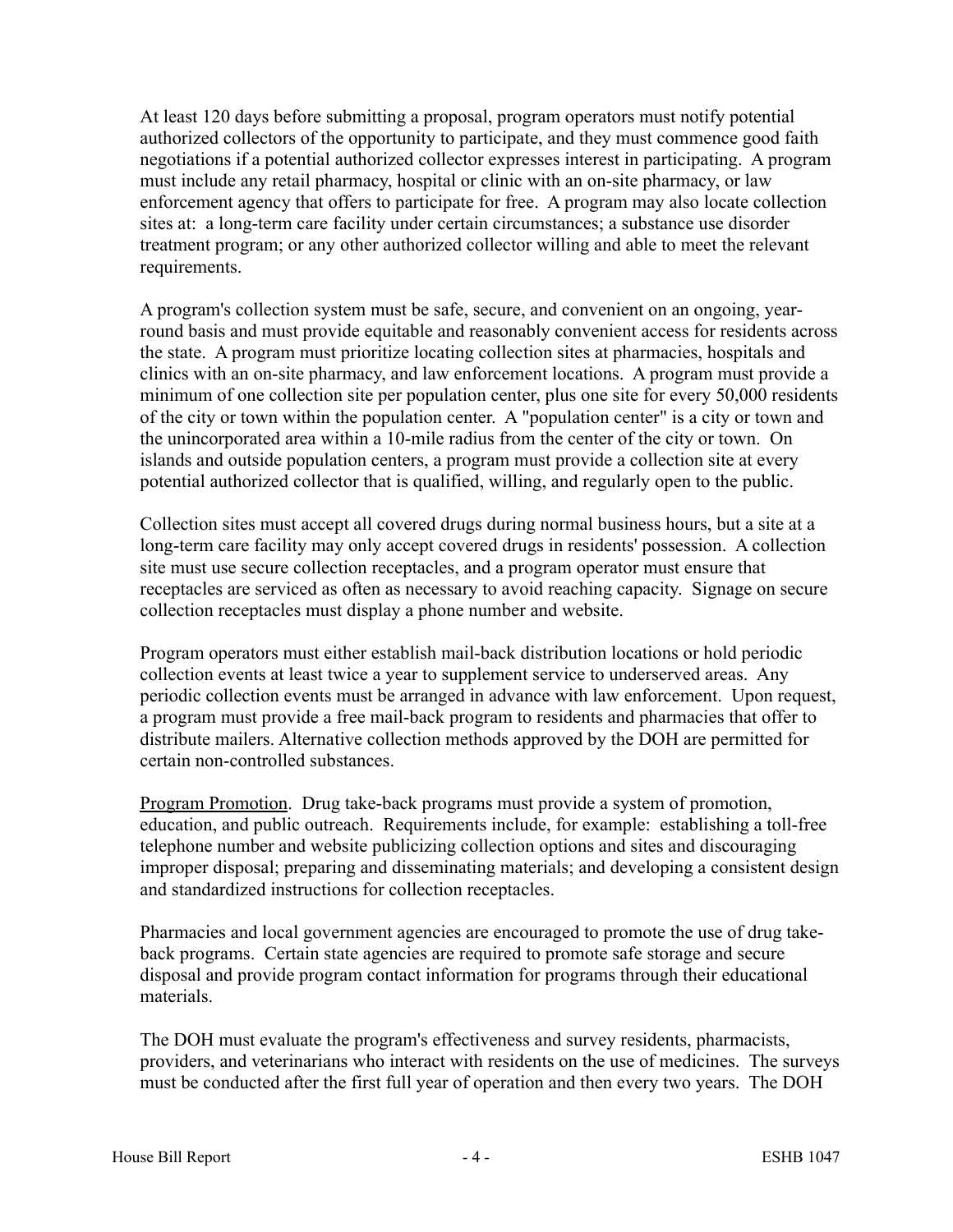may after a review of the survey, direct a program operator to modify the program's promotion and outreach activities to better achieve awareness of the program.

Disposal of Collected Drugs. Collected drugs must be disposed of at a permitted hazardous waste disposal facility. The DOH, in consultation with the Department of Ecology (Ecology), may grant approval to dispose of covered drugs at a permitted large municipal waste combustor facility if use of a hazardous waste disposal facility is unfeasible. A program operator may also petition the DOH for approval to use an alternative disposal technology or process. In reviewing a petition, the DOH must take into consideration guidance of the Environmental Protection Agency. The DOH, in consultation with Ecology, must approve a petition if the technology or process provides equivalent or superior protection with respect to specified factors.

A program must notify the DOH of any safety or security problems encountered during collection, transportation, or disposal. An authorized collector is not required to obtain a permit for solid waste handling.

Program Funding. Covered manufacturers must pay all administrative and operational costs associated with establishing and implementing a drug take-back program. A specific pointof-sale or point-of-collection fee may not be charged.

By July 1, 2019, the DOH must: determine its costs for administration, oversight, and enforcement; set fees at a level to recover those costs; and adopt rules establishing program proposal requirements. Fees may not exceed the actual administrative, oversight, and enforcement costs and the fees collected from each program operator after 2019 may not exceed 10 percent of the program's annual expenditures as reported to the DOH. Fees must be collected annually and deposited in the Secure Drug Take-Back Program Account (Account), which is created in the State Treasury. Moneys from the Account may be used only for administering and enforcing the drug take-back law.

Enforcement and Oversight. If a covered manufacturer fails to participate in a program, the DOH must send a notice warning of the penalties and assess a penalty if the manufacturer does not come into compliance within 60 days. The DOH may audit or inspect the activities and records of a drug take-back program to determine compliance. If a program violates the law or does not conform to its proposal, the DOH may send a notice warning of the penalties for noncompliance and assess a penalty if it does not come into compliance within 30 days. If a wholesaler or retail pharmacy fails to provide a list of manufacturers to the DOH, the DOH must provide a notice warning of the penalties and may assess a penalty if the wholesaler or retail pharmacy does not come into compliance within 60 days.

The DOH may suspend a program and assess a penalty if a violation poses an immediate hazard. It may also require an informal administrative conference, order entities to engage in or refrain from engaging in certain activities pertaining to drug take-back programs, and assess a fine of up to \$2000 per day, but it may not prohibit a covered manufacturer from selling a drug in the state. The DOH must adopt any rules necessary to implement and enforce the law.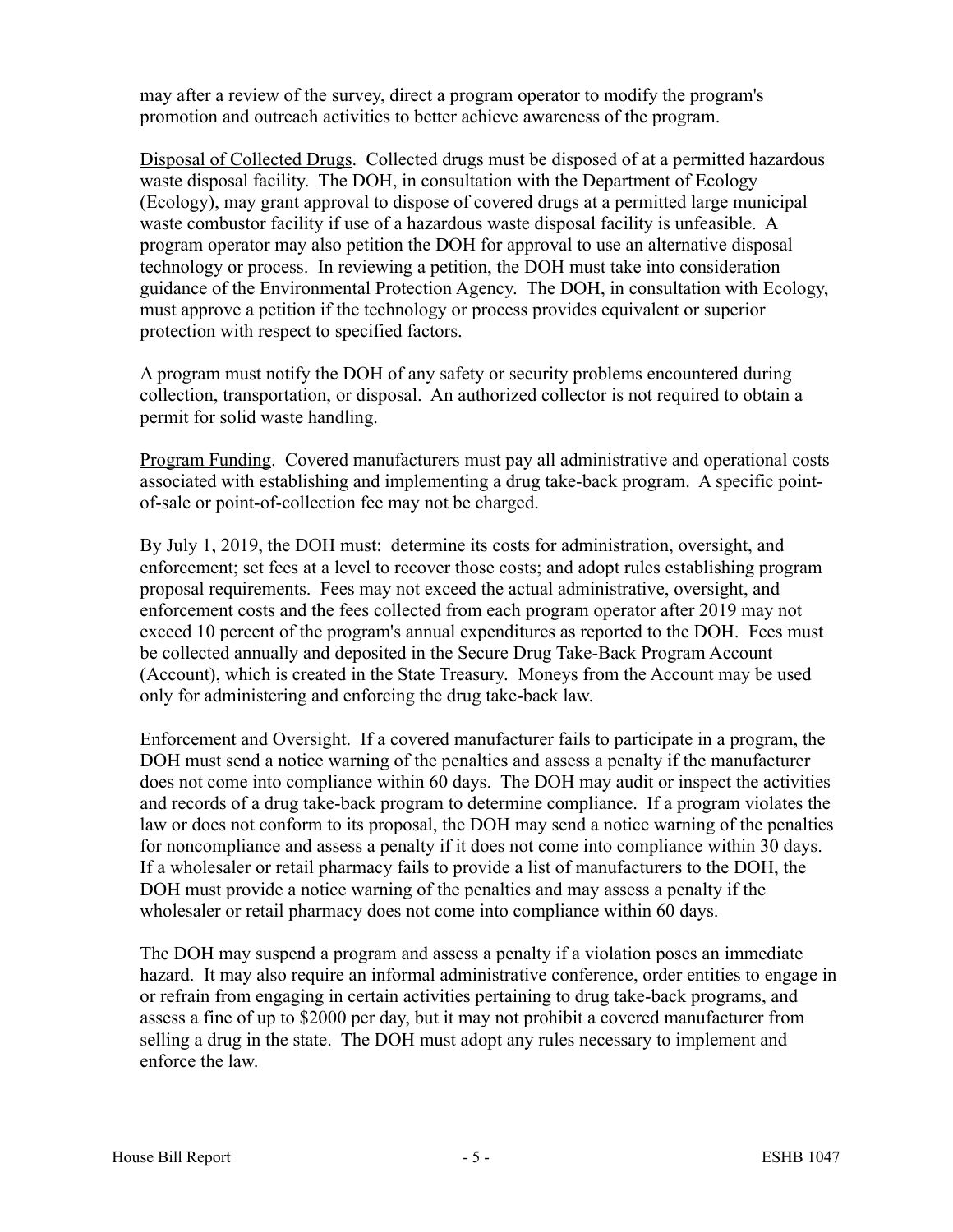The Legislature intends to exempt from state antitrust laws and provide immunity through the state action doctrine from federal antitrust laws any activities that are undertaken, reviewed, and approved by the DOH.

Reporting Requirements. By July 1 after the first full year of implementation and annually thereafter, a program operator must submit a report to the DOH describing program implementation. The DOH must make these reports available online.

Within 30 days of approving the first program, the DOH must submit an update to the Legislature. By November 15 after the first full year of operation and biennially thereafter, the DOH must submit a report to the Legislature: (1) describing the status of approved programs; (2) evaluating the collection and disposal system and the promotion requirements, in conjunction with an academic institution; (3) using available data sources, evaluating the impact of approved programs on specified outcomes; and (4) providing recommendations for legislation.

The DOH must contract with the statewide program of poison and drug information for a survey of residents to measure whether the collection system and promotion requirements have led to statistically significant changes in resident attitudes on storage and disposal, as well as rates of abuse, misuse, and accidental exposure to drugs. The survey must be conducted before the system is implemented and then no earlier than four years later. Results must be reported to the Legislature within six months.

Federal and Local Laws. The drug take-back law is void if federal law establishes a national program for the collection of covered drugs that substantially meets the intent of the law. A political subdivision may not enact or enforce a local ordinance requiring a pharmacy, clinic, hospital, or law enforcement agency to collect and dispose of covered drugs.

A county may enforce a grandfathered ordinance for 12 months after an approved program begins operating, and a manufacturer in compliance with a grandfathered ordinance is in compliance with the state law for purposes of that county. A program operator must work with the county and the DOH to incorporate the local program into the approved state-level program before the end of the 12-month period. A "grandfathered ordinance" is a pharmaceutical product stewardship or drug take-back ordinance that: (1) is in effect on the effective date of the law; and (2) meets or exceeds the requirements of the state law, as determined by the DOH. At the end of the 12-month period, all existing and future local laws regarding drug take-back programs or other programs for the collection, transportation, and disposal of covered drugs, or education, promotion, and public outreach are preempted.

The drug take-back program authorizing statutes are subject to a sunset review. The authorization is terminated January 1, 2029 and the statutes regulating drug take-back programs are repealed on January 1, 2030.

## **Appropriation**: None.

**Fiscal Note**: Available.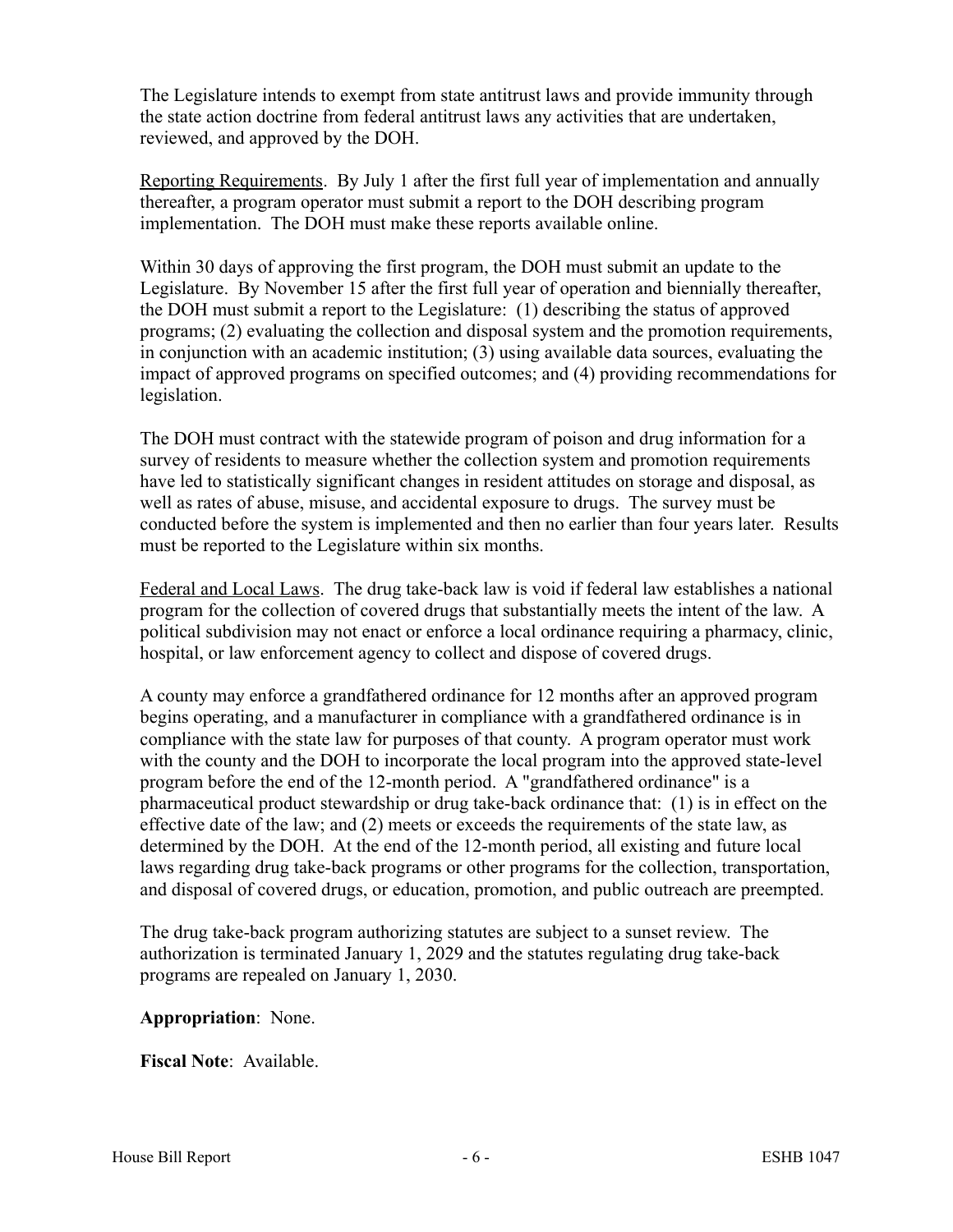**Effective Date**: The bill takes effect 90 days after adjournment of the session in which the bill is passed.

## **Staff Summary of Public Testimony** (Health Care & Wellness):

(In support) This bill will save lives and the environment. Addressing the opioid epidemic is a top priority. Kids first experiment with painkillers from their own medicine cabinet. Addiction, poisonings, and overdoses are caused by medications used in homes. Secure medicine take-back is a key aspect of poison control. Residents want a safe place to dispose of leftover medications. The DEA take-back days have been threatened to be discontinued. People are more likely to drop drugs off at a pharmacy than at law enforcement. It is difficult to create these programs county by county. Law enforcement operates drop box sites, but it is costly and time-consuming to dispose of the collected drugs. Law enforcement does not mind collecting the drugs, but the drug industry should coordinate and pay for this system. Manufacturers have refused to be part of the solution. They have billions of dollars in sales and spend hundreds of millions of dollars on advertising. The federal government has identified drug take-back as the best method for disposal. Some local laws prohibit in-home disposal. Flushing drugs puts them in the wastewater stream, but it is costly and difficult to remove them from wastewater. Take-back programs have been established for other products. There are safety concerns with recycling medications.

(Opposed) Drug take-back programs are expensive and have not worked. In British Columbia, there have been low participation rates and no positive impact for the environment. It is difficult to find collectors willing to participate. Take-back programs may raise the cost of over-the-counter drugs. These drugs are meant to be stored. Education is the most effective solution. Drugs should be stored up, away, and out of sight. In-home disposal is fast, safe, and convenient. This bill focuses on just one part of the drug supply chain. The problems are with safe storage and over-prescribing. Local programs would need to be preempted to avoid confusion.

## **Staff Summary of Public Testimony** (Appropriations):

(In support) A strong take-back program will save many lives. The economic costs of the loss of lives is dramatic. In 2015 hundreds of individuals committed suicide by poisoning, and the cost of these suicides for one year is in the hundreds of millions of dollars. Many suicide attempts involving medication require hospitalization. The pharmaceutical industry has a high profit margin and should take responsibility in bearing the cost of suicides. A universal program in Washington will save many lives, money, and emotional distress for thousands of families. A drug take-back program has been in operation in Snohomish County since 2010. The amount of drugs returned is a burden on law enforcement; it takes two people to transport the drugs to an incinerator either outside of the state or to Spokane to dispose of the drugs properly. The pharmaceutical companies have come up with solutions, but some of the solutions violate county laws. The drug take-back program needs to be statewide and consistent throughout.

(Opposed) The employer community pays more than half of all state taxes. This bill places additional financial burdens on businesses and sets a dangerous precedent. It does not address the impact to business entities, and it may also create unintended consequences. This